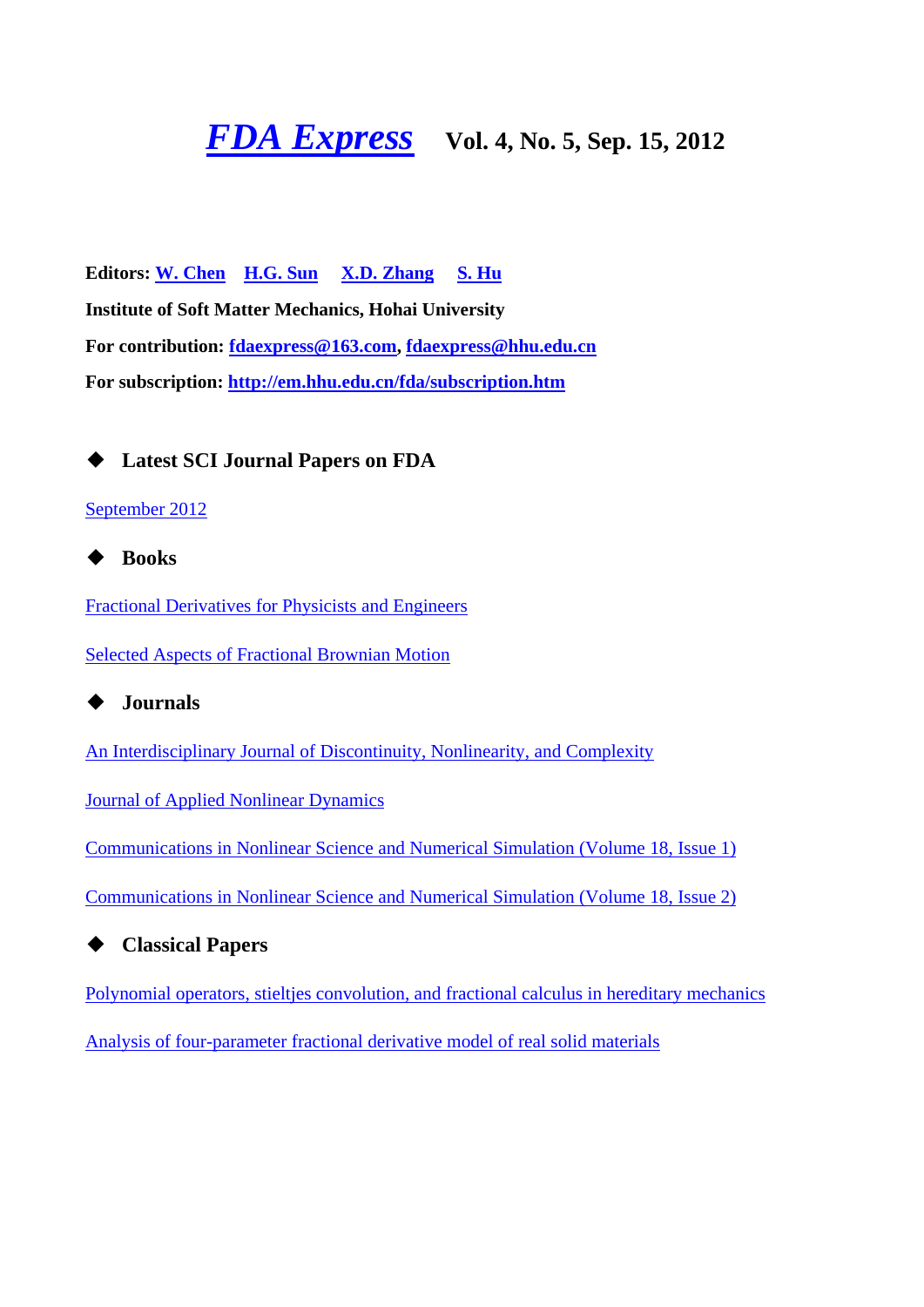## **Latest SCI Journal Papers on FDA**

========================================================================

-----------------------------------------

### **September 2012**

from ISI Web of Science (SCI)

1. Title: Invariant analysis of time fractional generalized Burgers and Korteweg-de Vries equations Author(s): Sahadevan, R.; Bakkyaraj, T. Source: JOURNAL OF MATHEMATICAL ANALYSIS AND APPLICATIONS Volume: 393 Issue: 2 Pages: 341-347 DOI: 10.1016/j.jmaa.2012.04.006 Published: SEP 15 2012

2. Title: Space-time fractional diffusion on bounded domains

Author(s): Chen, Zhen-Qing; Meerschaert, Mark M.; Nane, Erkan Source: JOURNAL OF MATHEMATICAL ANALYSIS AND APPLICATIONS Volume: 393 Issue: 2 Pages: 479-488 DOI: 10.1016/j.jmaa.2012.04.032 Published: SEP 15 2012

3. Title: CONTINUOUS-TIME FINANCE AND THE WAITING TIME DISTRIBUTION: MULTIPLE CHARACTERISTIC TIMES

Author(s): Fa, Kwok Sau

Source: MODERN PHYSICS LETTERS B Volume: 26 Issue: 23 Article Number: 1250151 DOI: 10.1142/S0217984912501515 Published: SEP 10 2012

4. Title: Fractional optimal control of distributed systems in spherical and cylindrical coordinates Author(s): Hasan, M. Mehedi; Tangpong, Xiangqing W.; Agrawal, Om Prakash Source: JOURNAL OF VIBRATION AND CONTROL Volume: 18 Issue: 10 Pages: 1506-1525 DOI: 10.1177/1077546311408471 Published: SEP 2012

5. Title: Fractional order sliding-mode control based on parameters auto-tuning for velocity control of permanent magnet synchronous motor

Author(s): Zhang, BiTao; Pi, YouGuo; Luo, Ying Source: ISA TRANSACTIONS Volume: 51 Issue: 5 Pages: 649-656 DOI: 10.1016/j.isatra.2012.04.006 Published: SEP 2012

6. Title: Fractional differential inclusions with fractional separated boundary conditions Author(s): Ahmad, Bashir; Ntouyas, Sotiris K. Source: FRACTIONAL CALCULUS AND APPLIED ANALYSIS Volume: 15 Issue: 3 Pages: 362-382 DOI: 10.2478/s13540-012-0027-y Published: SEP 2012

7. Title: Towards a combined fractional mechanics and quantization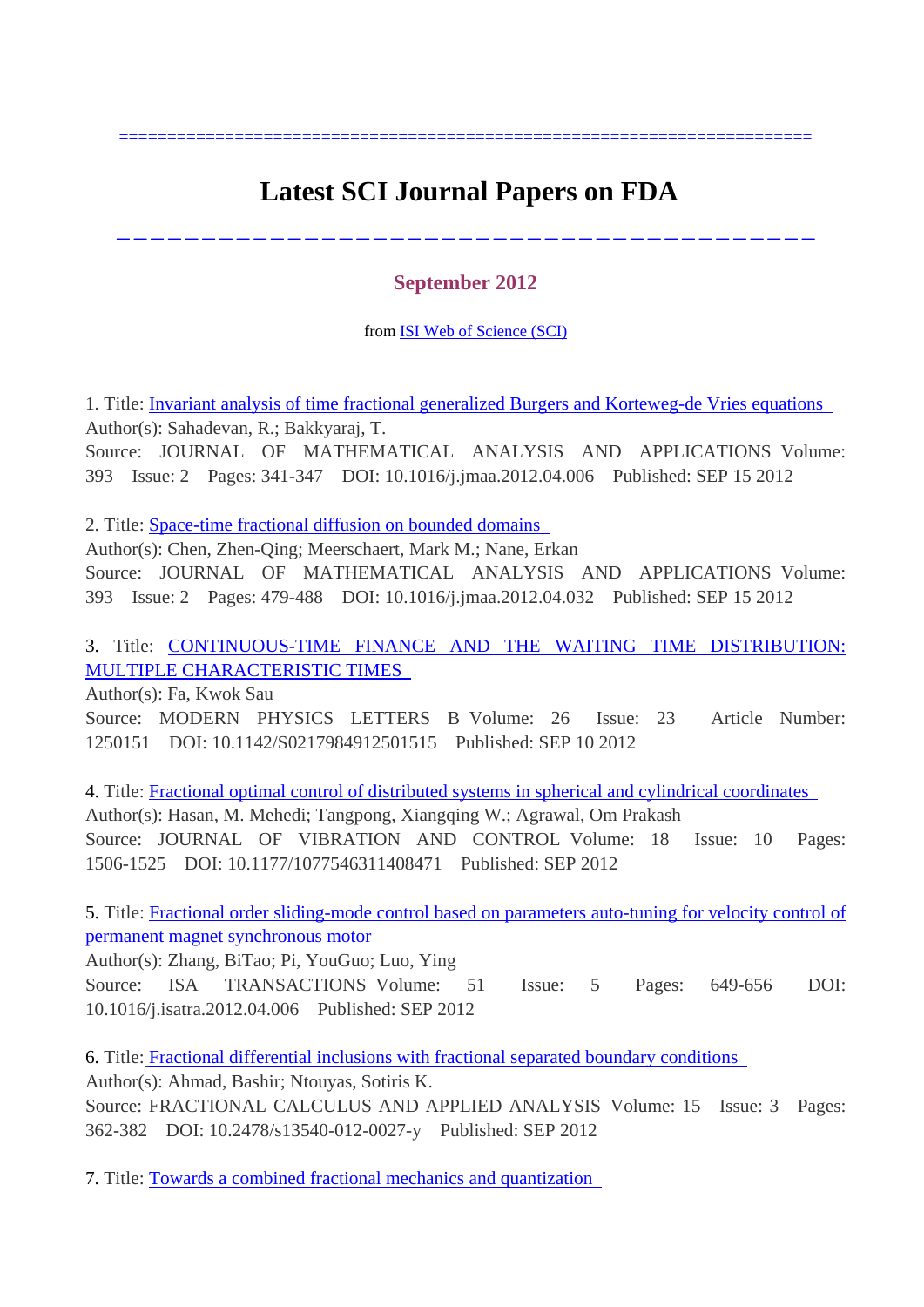Author(s): Malinowska, Agnieszka B.; Torres, Delfim F. M.

Source: FRACTIONAL CALCULUS AND APPLIED ANALYSIS Volume: 15 Issue: 3 Pages: 407-417 DOI: 10.2478/s13540-012-0029-9 Published: SEP 2012

8. Title: Anti-periodic fractional boundary value problems with nonlinear term depending on lower order derivative

Author(s): Ahmad, Bashir; Nieto, Juan J.

Source: FRACTIONAL CALCULUS AND APPLIED ANALYSIS Volume: 15 Issue: 3 Pages: 451-462 DOI: 10.2478/s13540-012-0032-1 Published: SEP 2012

9. Title: Uniqueness of positive solutions of fractional boundary value problems with non-homogeneous integral boundary conditions

Author(s): Graef, John R.; Kong, Lingju; Kong, Qingkai; et al. Source: FRACTIONAL CALCULUS AND APPLIED ANALYSIS Volume: 15 Issue: 3 Pages: 509-528 DOI: 10.2478/s13540-012-0036-x Published: SEP 2012

10. Title: Design of analog variable fractional order differentiator and integrator

Author(s): Charef, Abdelfatah; Idiou, Daoud

Source: NONLINEAR DYNAMICS Volume: 69 Issue: 4 Pages: 1577-1588 DOI: 10.1007/s11071-012-0370-x Published: SEP 2012

11. Title: Adaptive fuzzy H-infinity tracking design of SISO uncertain nonlinear fractional order time-delay systems

Author(s): Lin, Tsung-Chih; Kuo, Chia-Hao; Lee, Tun-Yuan; et al.

Source: NONLINEAR DYNAMICS Volume: 69 Issue: 4 Pages: 1639-1650 DOI: 10.1007/s11071-012-0375-5 Published: SEP 2012

12. Title: Statements on chaos control designs, including a fractional order dynamical system, applied to a "MEMS" comb-drive actuator

Author(s): Tusset, A. M.; Balthazar, J. M.; Bassinello, D. G.; et al.

Source: NONLINEAR DYNAMICS Volume: 69 Issue: 4 Pages: 1837-1857 DOI: 10.1007/s11071-012-0390-6 Published: SEP 2012

13. Title: Nonlinear state-observer control for projective synchronization of a fractional-order hyperchaotic system

Author(s): Liu, Ling; Liang, Deliang; Liu, Chongxin Source: NONLINEAR DYNAMICS Volume: 69 Issue: 4 Pages: 1929-1939 DOI: 10.1007/s11071-012-0397-z Published: SEP 2012

14. Title: Dynamics analysis and hybrid function projective synchronization of a new chaotic system Author(s): Wu, Xiangjun; Li, Shanzhi Source: NONLINEAR DYNAMICS Volume: 69 Issue: 4 Pages: 1979-1994 DOI:

10.1007/s11071-012-0401-7 Published: SEP 2012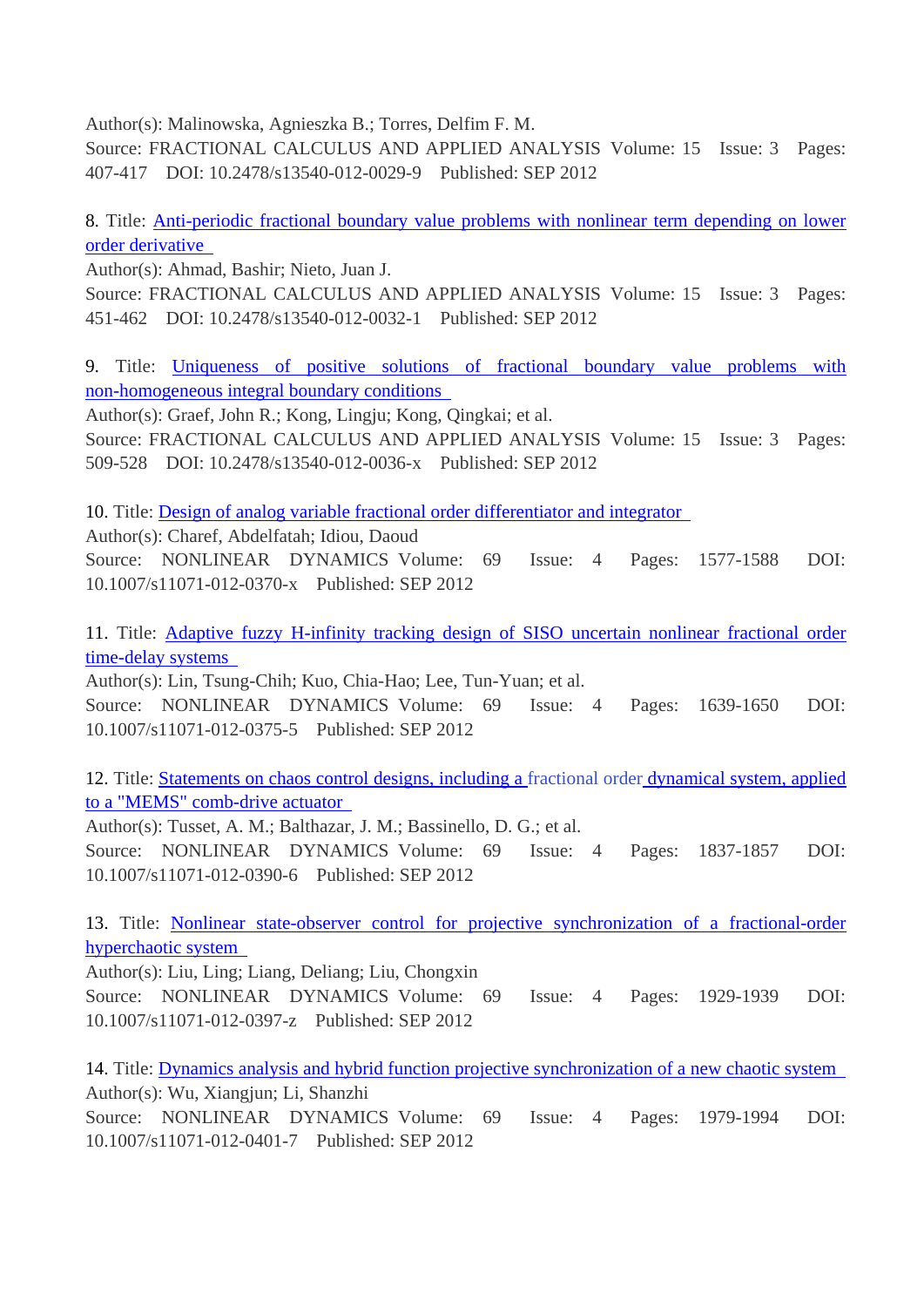15. Title: Master-slave chaos synchronization via optimal fractional order (PID mu)-D-lambda controller with bacterial foraging algorithm

Author(s): Das, Saptarshi; Pan, Indranil; Das, Shantanu; et al. Source: NONLINEAR DYNAMICS Volume: 69 Issue: 4 Pages: 2193-2206 DOI: 10.1007/s11071-012-0419-x Published: SEP 2012

16. Title: Synchronization between fractional-order Ravinovich-Fabrikant and Lotka-Volterra systems

Author(s): Agrawal, S. K.; Srivastava, M.; Das, S. Source: NONLINEAR DYNAMICS Volume: 69 Issue: 4 Pages: 2277-2288 DOI: 10.1007/s11071-012-0426-y Published: SEP 2012

17. Title: Analysis of differential equations of fractional order

Author(s): Sayevand, K.; Golbabai, A.; Yildirim, Ahmet

Source: APPLIED MATHEMATICAL MODELLING Volume: 36 Issue: 9 Pages: 4356-4364 DOI: 10.1016/j.apm.2011.11.061 Published: SEP 2012

18. Title: Resolvents for weakly singular kernels and fractional differential equations

Author(s): Becker, Leigh C.

Source: NONLINEAR ANALYSIS-THEORY METHODS & APPLICATIONS Volume: 75 Issue: 13 Pages: 4839-4861 DOI: 10.1016/j.na.2012.04.001 Published: SEP 2012

19. Title: A conformal mapping based fractional order approach for sub-optimal tuning of PID controllers with guaranteed dominant pole placement

Author(s): Saha, Suman; Das, Saptarshi; Das, Shantanu; et al.

Source: COMMUNICATIONS IN NONLINEAR SCIENCE AND NUMERICAL SIMULATION Volume: 17 Issue: 9 Pages: 3628-3642 DOI: 10.1016/j.cnsns.2012.01.007 Published: SEP 2012

20. Title: Sensitivity analysis of CRA based controllers in fractional order systems

Author(s): Tabatabaei, Mohammad; Haeri, Mohammad Source: SIGNAL PROCESSING Volume: 92 Issue: 9 Pages: 2040-2055 DOI: 10.1016/j.sigpro.2012.01.014 Published: SEP 2012

[Back]

## **Books**

------------------------------------------

==========================================================================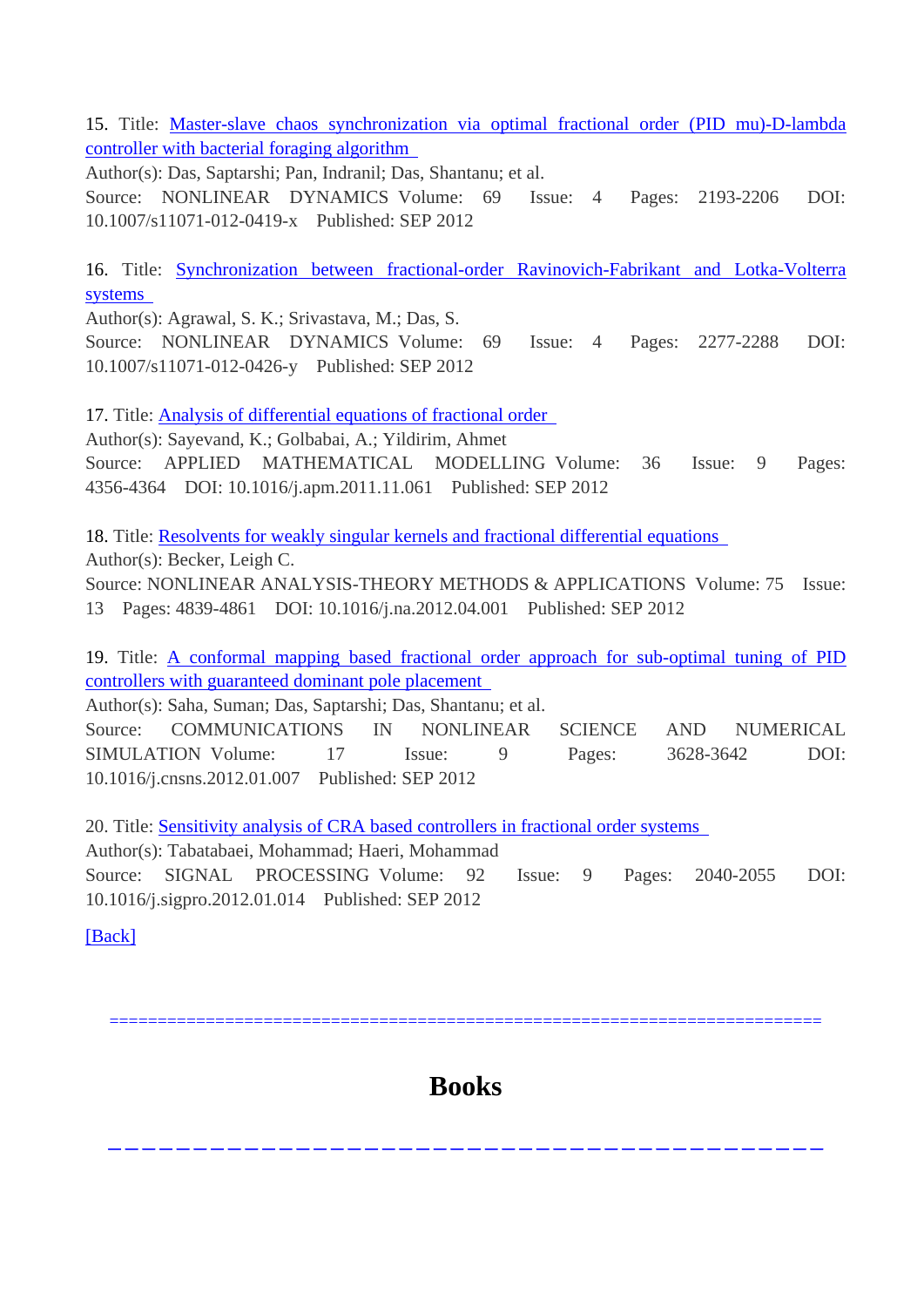## **Fractional Derivatives for Physicists and Engineers**

-------Volume I Background and Theory; Volume II Applications

Vladimir V. Uchaikin

## http://www.springer.com/physics/theoretical%2C+mathematical+%26+computational+physics/book/ 978-3-642-33910-3

- First book combining a clear introduction to the fractional calculus with the description of a wide sphere of physical applications
- Combined ease of access and breadth of scope
- Enables readers to apply the new methods in their own research

The first derivative of a particle coordinate means its velocity, the second means its acceleration, but what does a fractional order derivative mean? Where does it come from, how does it work, where does it lead to? The two-volume book written on high didactic level answers these questions. Fractional Derivatives for Physicists and Engineers— The first volume contains a clear introduction into such a modern branch of analysis as the fractional calculus. The second develops a wide panorama of applications of the fractional calculus to various physical problems. This book recovers new perspectives in front of the reader dealing with turbulence and semiconductors, plasma and thermodynamics, mechanics and quantum optics, nanophysics and astrophysics.

The book is addressed to students, engineers and physicists, specialists in theory of probability and statistics, in mathematical modeling and numerical simulations, to everybody who doesn't wish to stay apart from the new mathematical methods becoming more and more popular.

Prof. Vladimir V. UCHAIKIN is a known Russian scientist and pedagogue, a Honored Worker of Russian High School, a member of the Russian Academy of Natural Sciences. He is the author of about three hundreds articles and more than a dozen books (mostly in Russian) in Cosmic ray physics, Mathematical physics, Levy stable statistics, Monte Carlo methods with applications to anomalous processes in complex systems of various levels: from quantum dots to the Milky Way galaxy.

Keywords: Applications Fractional derivatives - Fractals physics - Hereditarity - Stable statistics Related subjects: Computational Science & Engineering - Physical & Information Science - Theoretical, Mathematical & Computational Physics

### **Table of contents**

- Physical Basics
- Fractional Derivatives
- Fractional Equations
- **Applications**
- Mechanics
- Kinetics
- Electrodynamics
- Atomic Physics
- Space Physics

### [Back]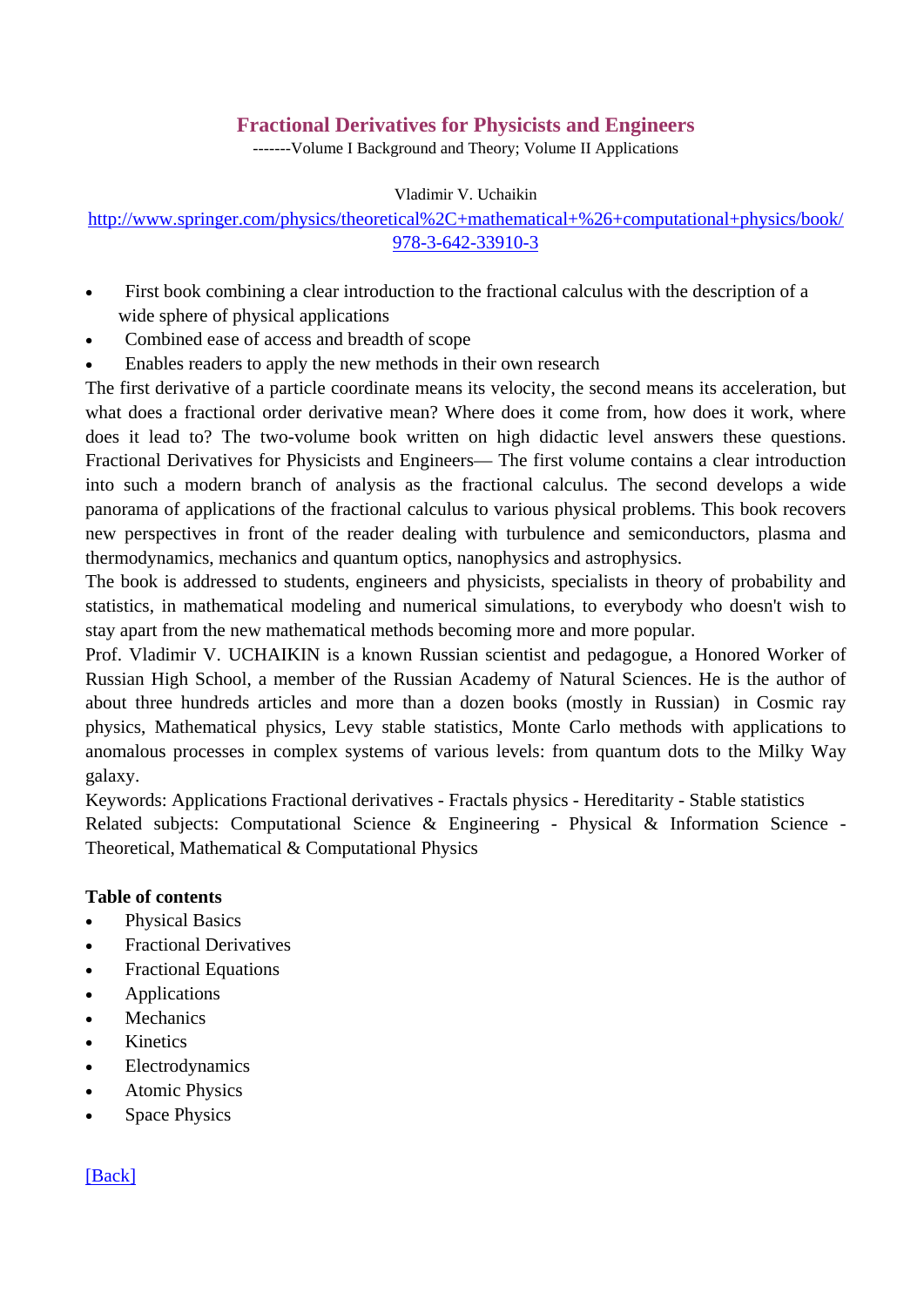## **Selected Aspects of Fractional Brownian Motion**

------------------------------------------

Ivan Nourdin

http://www.springer.com/mathematics/probability/book/978-88-470-2822-7

- Except for very few exception, every result stated in this book is proved in details: the book is then perfectly tailored for self-learning
- My guiding thread was to develop only the most aesthetic topics related to fractional Brownian motion: the book will appeal to readers who are not necessarily familiar with fractional Brownian motion and who like beautiful mathematics
- A special chapter on a recent link between fractional Brownian motion and free probability introduces the reader to a new and promising line of research

Fractional Brownian motion (fBm) is a stochastic process which deviates significantly from Brownian motion and semimartingales, and others classically used in probability theory. As a centered Gaussian process, it is characterized by the stationarity of its increments and a medium- or long-memory property which is in sharp contrast with martingales and Markov processes. FBm has become a popular choice for applications where classical processes cannot model these non-trivial properties; for instance long memory, which is also known as persistence, is of fundamental importance for financial data and in internet traffic. The mathematical theory of fBm is currently being developed vigorously by a number of stochastic analysts, in various directions, using complementary and sometimes competing tools. This book is concerned with several aspects of fBm, including the stochastic integration with respect to it, the study of its supremum and its appearance as limit of partial sums involving stationary sequences, to name but a few. The book is addressed to researchers and graduate students in probability and mathematical statistics. With very few exceptions (where precise references are given), every stated result is proved.

Content Level: Research

Keywords: Fractional Brownian motion - Integration - Limit theorems - Malliavin calculus - Maximum of Gaussian processes

Related subjects: Probability Theory and Stochastic Processes - Quantitative Finance

### **Table of contents**

- Preliminaries
- Fractional Brownian motion
- Integration with respect to fractional Brownian motion
- Supremum of the fractional Brownian motion
- Malliavin calculus in a nutshell
- Central limit theorem on the Wiener space
- Weak convergence of partial sums of stationary sequences
- Non-commutative fractional Brownian motion

## [Back]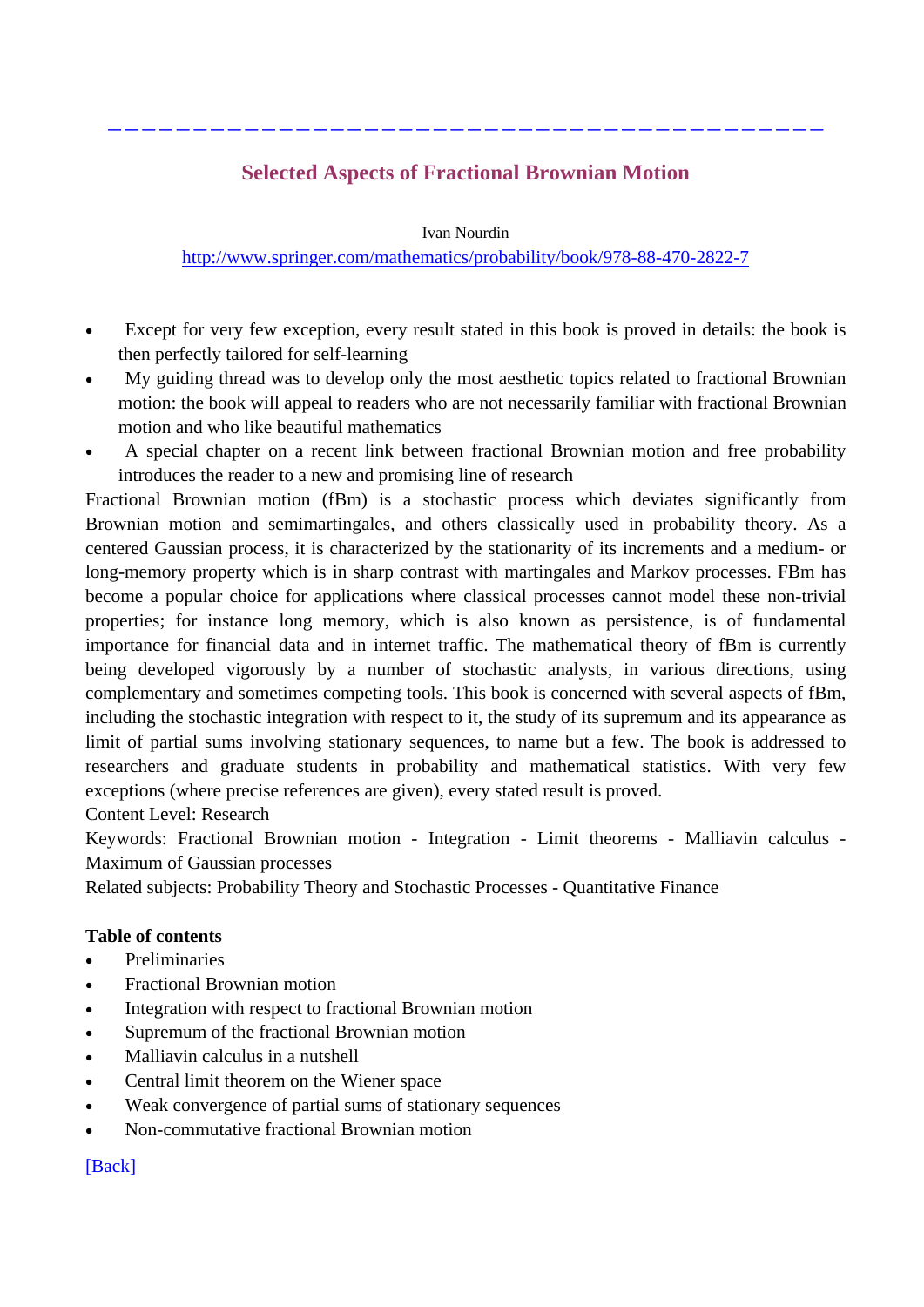## **Journals**

==========================================================================

## **An Interdisciplinary Journal of Discontinuity, Nonlinearity, and Complexity**

------------------------------------------

Volume 1, Number 3 September 2012

#### **Contents**

A Method for Generating Lie Algebras and Applications *Yufeng Zhang*

Existence of Solutions to Weakly Generalized Vector F-implicit Variational Inequalities *Salahuddin, Ahmad M.K., R.P. Agarwal*

Heat Conduction in Anisotropic Media *Nail H. Ibragimov, Elena D. Avdonina*

Global Synchronization of Large Ensembles of Pulse Oscillators with Time-Delay Coupling *Vladimir V. Klinshov, Vladimir I. Nekorkin*

The Dynamical Relationship Between Vegetation and Sediment in Arid and Semiarid Areas *Wei Tang, Huayong Zhang, Tousheng Huang, Liming Dai*

Vectorial Inequalities for Integral Operators Involving Ratios of Functions and Convexity *George A. Anastassiou*

[Back]

## **Journal of Applied Nonlinear Dynamics**

------------------------------------------

Volume 1, Number 3 September 2012

**Contents** Fluctuation Metrology Based on the Prony's Spectroscopy (II) *Raoul R. Nigmatullin*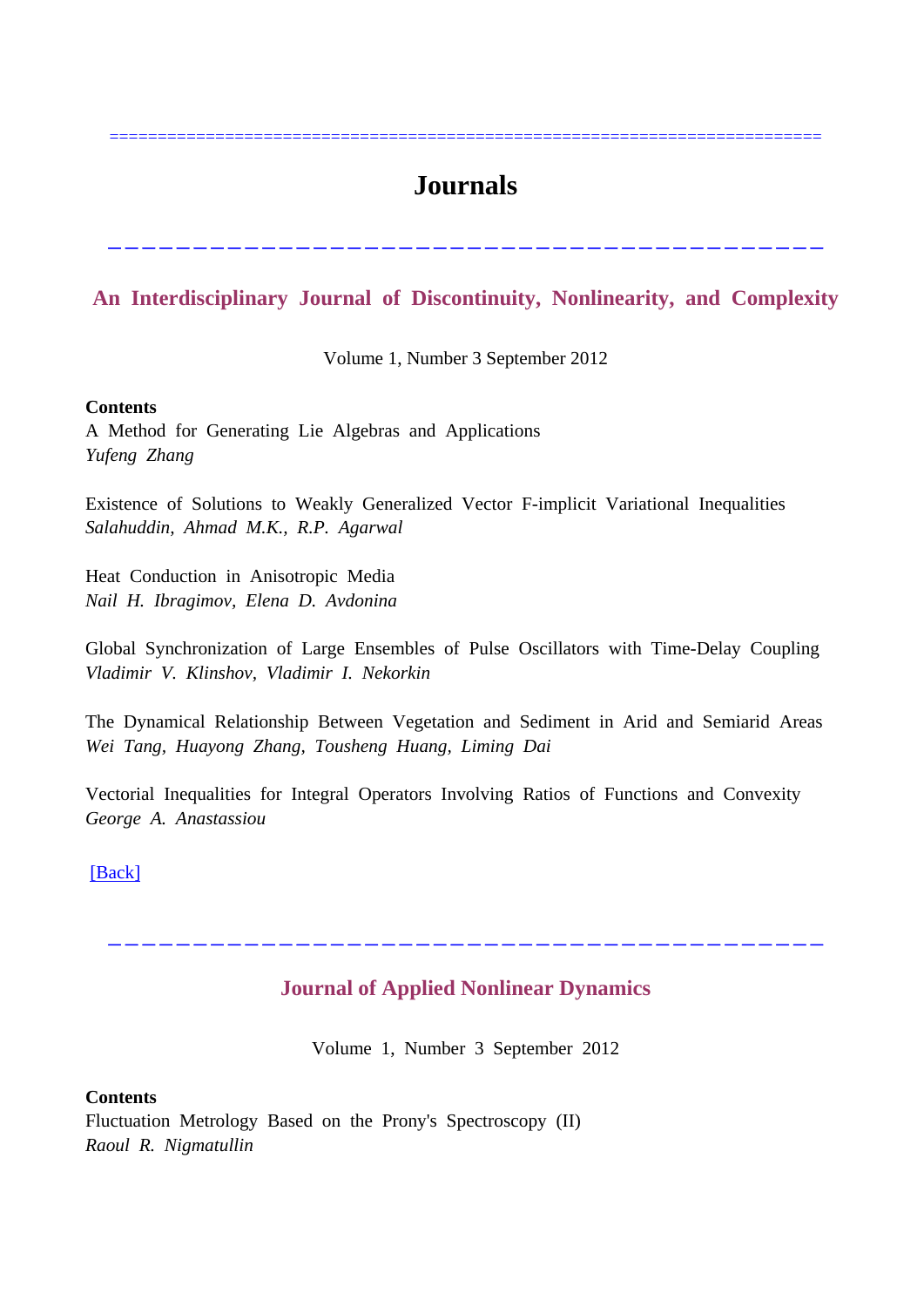Linear Sampling Reconstructions Using a Singular Perturbation Technique *Keehwan Kim, Koung Hee Leem, George Pelekanos*

Path Tracking Design by Fractional Prefilter Using a Combined QFT/H∞ Design for TDOF U ncertain Feedback Systems *N. Yousfi, P. Melchior, C. Rekik, N. Derbe, A. Oustaloup*

On the Stability of a Rotating Blade with Geometric Nonlinearity *Fengxia Wang, Albert C.J. Luo*

On the Fuzzy Sliding Mode Control of Nonlinear Motions in a Laminated Beam *L. Dai, L. Sun*

[Back]

------------------------------------------

## **Communications in Nonlinear Science and Numerical Simulation**

Volume 18, Issue 1

#### **Short Communications**

Adaptive anti control of chaos for robot manipulators with experimental evaluations Javier Moreno-Valenzuela

**Articles**

Modified fractional Euler method for solving Fuzzy Fractional Initial Value Problem Mehran Mazandarani, Ali Vahidian Kamyad

A semi-analytical method for the computation of the Lyapunov exponents of fractional-order systems Riccardo Caponetto, Stefano Fazzino

Generalized anti-periodic boundary value problems of impulsive fractional differential equations Xiaoping Li, Fulai Chen, Xuezhu Li

The fractional *q*-differential transformation and its application Moustafa El-Shahed, Mohammed Gaber, Maryam Al-Yami

Hamiltonian structures for the Ostrovsky–Vakhnenko equation J.C. Brunelli, S. Sakovich

Wave propagation in nonlocal elastic continua modelled by a fractional calculus approach Alberto Sapora, Pietro Cornetti, Alberto Carpinteri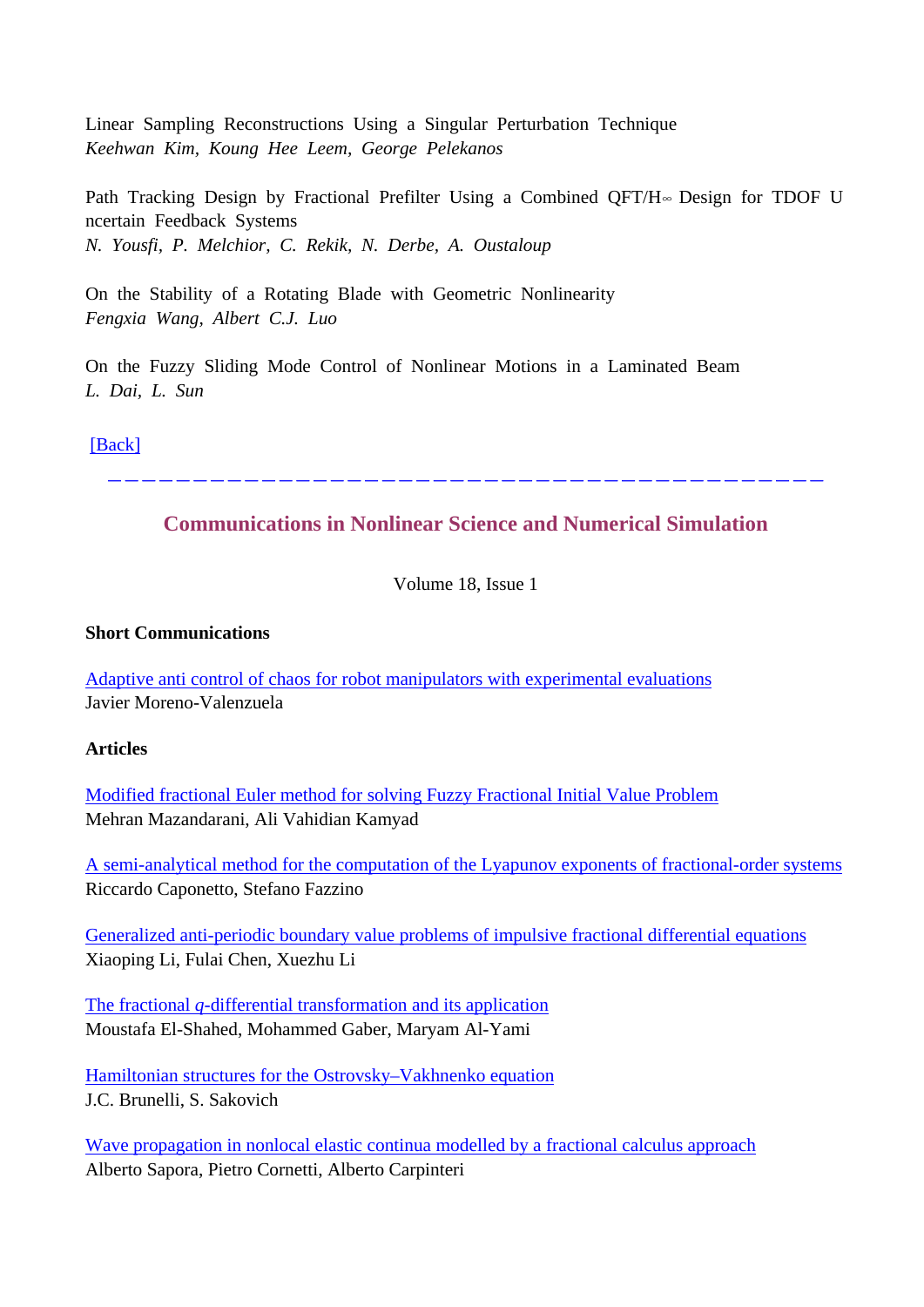Design and application of feedback-sustained target waves in excitable medium Ningjie Wu, Jiangxing Chen, Hongjun Gao, Heping Ying

Non-smooth transitions in a simple city traffic model analyzed through supertracks B.A. Toledo, M.A.F. Sanjuan, V. Muñoz, J. Rogan, J.A. Valdivia

Firefly algorithm with chaos A.H. Gandomi, X.-S. Yang, S. Talatahari, A.H. Alavi

Optimal prediction of human postural response under anterior–posterior platform tilting D. Naderi, B. Miripour Fard, M. Sadeghi-Mehr

A fast and efficient chaos-based keyed hash function A. Kanso, M. Ghebleh

Hopf bifurcations of traveling wave solutions for time-dependent Ginzburg–Landau equation for atomic Fermi gases near the BCS-BEC crossover Guan Jinlan, Fang Shaomei, Wang Xia, Guo Changhong

A cryptosystem based on elementary cellular automata A.A. Abdo, Shiguo Lian, I.A. Ismail, M. Amin, H. Diab

Dynamical behavior, chaos control and synchronization of a memristor-based ADVP circuit A.M.A. El-Sayed, A. Elsaid, H.M. Nour, A. Elsonbaty

Limit-cycle-like control for 2-dimensional discrete-time nonlinear control systems and its application to the Hénon map Tatsuya Kai

Two-parameter bifurcation in a two-dimensional simplified Hodgkin–Huxley model Hu Wang, Yongguang Yu, Ran Zhao, Sha Wang

Synchronization and state estimation for singular complex dynamical networks with time-varying delays Hongjie Li, Zijun Ning, Yunhui Yin, Yang Tang

## **Letters to the Editors**

Generation of complex phenomena in a simple electromechanical system using the feedback control D.O. Tcheutchoua Fossi, P. Woafo

Comment on "Modified impulsive synchronization of hyperchaotic systems" Shengyao Chen, Feng Xi, Zhong Liu

[Back]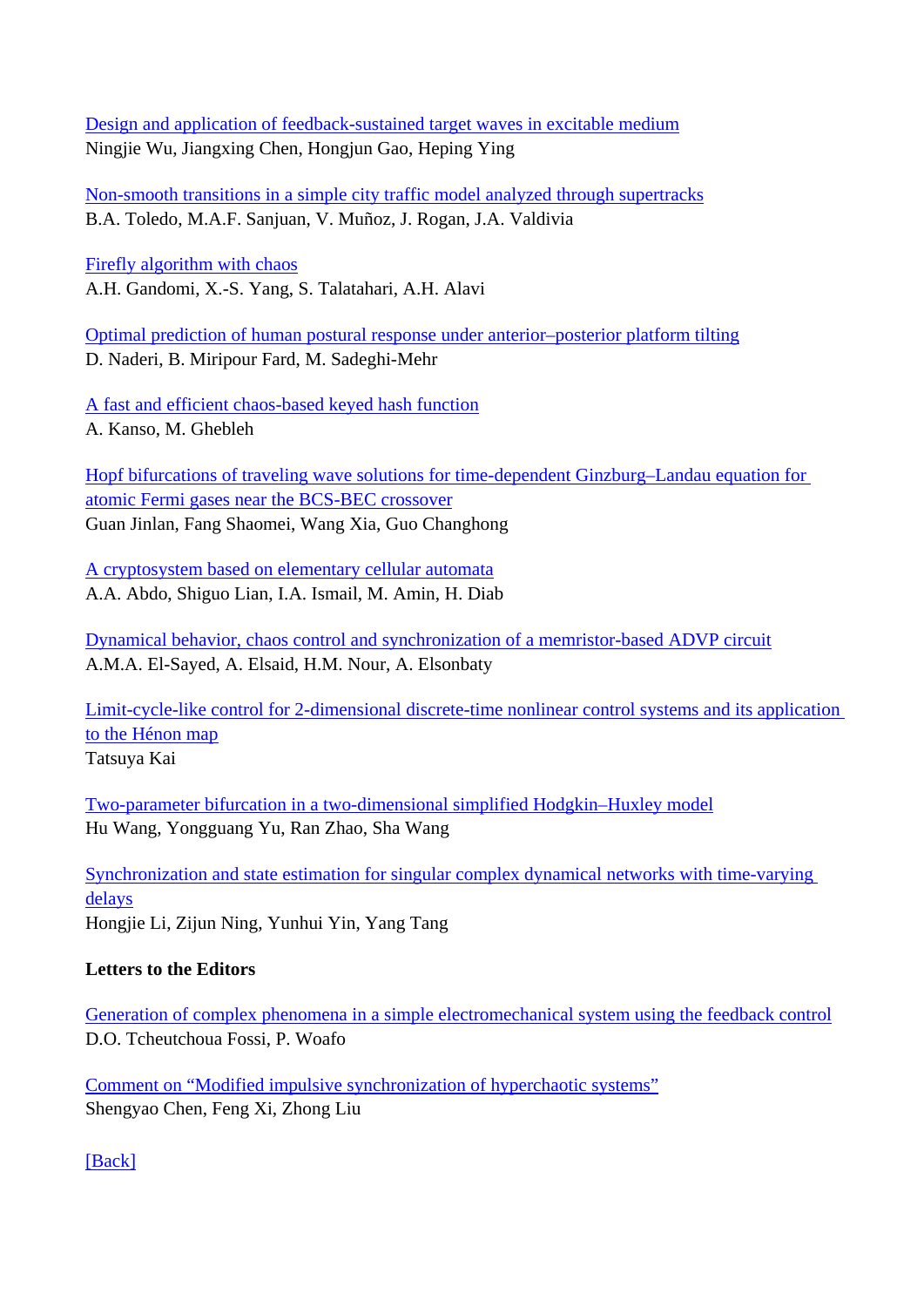## **Communications in Nonlinear Science and Numerical Simulation**

------------------------------------------

Volume 18, Issue 2

### **Review Article**

Kadomtsev–Petviashvili equation in relativistic fluid dynamics D.A. Fogaça, F.S. Navarra, L.G. Ferreira Filho

### **Articles**

Conserved quantities and group classification of wave equation on hyperbolic space Adil Jhangeer, Sumaira Sharif

Nonexistence of periodic solutions and asymptotically periodic solutions for fractional differential equations JinRong Wang, Michal Fec˘kan, Yong Zhou

Two supersymmetric hierarchies related to the super-HS spectral problem Ling Zhang, Dafeng Zuo

Fractional generalization of memristor and higher order elements J. Tenreiro Machado

Traveling wave solutions for an autocatalytic reaction–diffusion model M.B.A. Mansour

Design and analysis of quantizer for multi-agent systems with a limited rate of communication data Runsha Dong, Zhiyong Geng

Numerical simulation and geometrical analysis on the onset of chaos in a system of two coupled pendulums Hoai Nguyen Huynh, Thi Phuc Tan Nguyen, Lock Yue Chew

Licensing endogenous cost-reduction in a differentiated Stackelberg model Flávio Ferreira, Oana R. Bode

Adaptive pinning synchronization of a class of nonlinearly coupled complex networks Xiao-Zheng Jin, Guang-Hong Yang

Chaos-enhanced accelerated particle swarm optimization Amir Hossein Gandomi, Gun Jin Yun, Xin-She Yang, Siamak Talatahari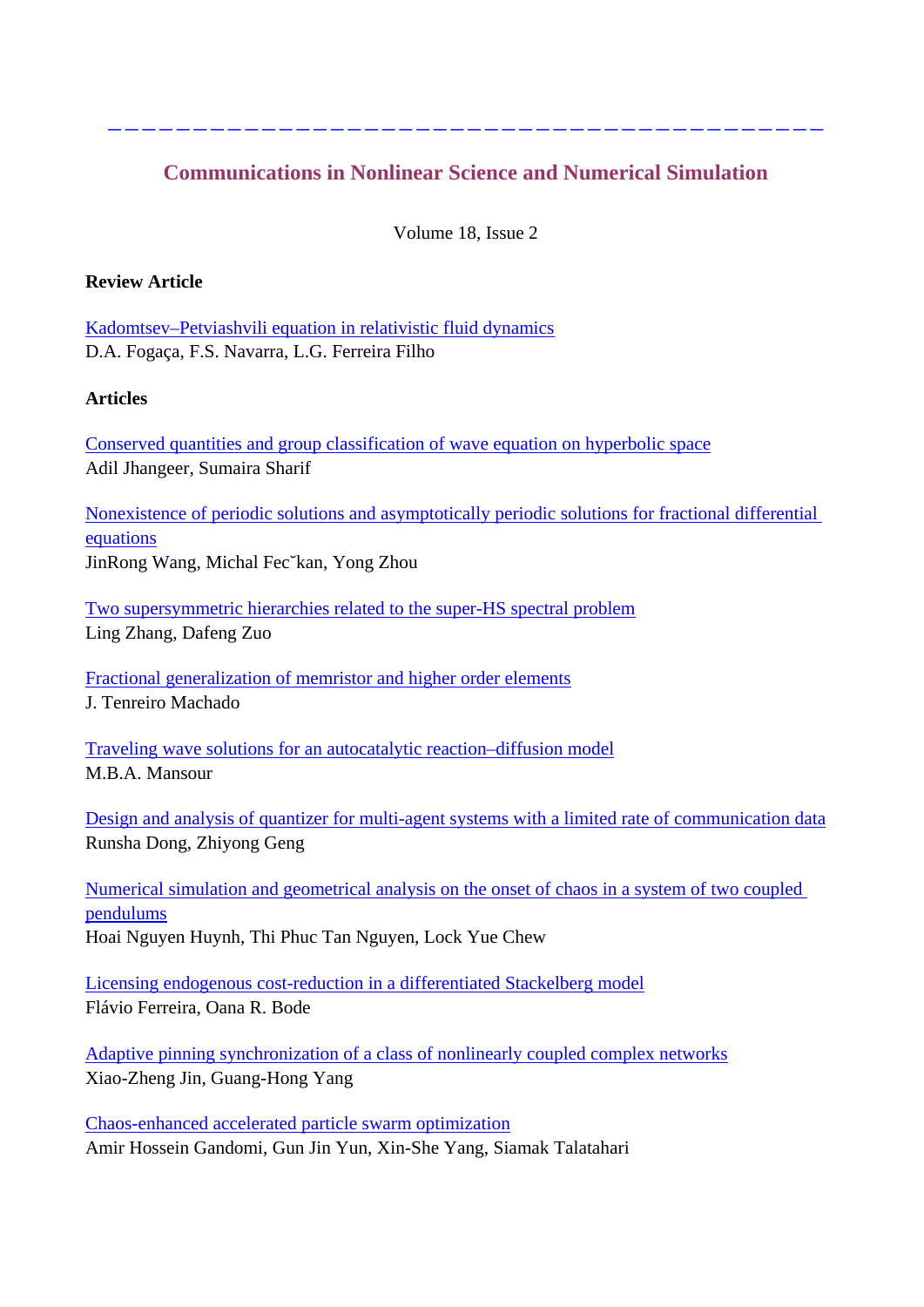Spread spectrum communication and its circuit implementation using fractional-order chaotic system via a single driving variable Hefei Cao, Ruoxun Zhang, Fengli Yan

Bifurcation analysis in a recurrent neural network model with delays Yuting Ding, Weihua Jiang, Pei Yu

Anti-synchronization control of a class of memristive recurrent neural networks Ailong Wu, Zhigang Zeng

Synchronization of the self-excited pendula suspended on the vertically displacing beam Krzysztof Czolczynski, Przemyslaw Perlikowski, Andrzej Stefanski, Tomasz Kapitaniak

Mathieu equation with application to analysis of dynamic characteristics of resonant inertial sensors Yan Li, Shangchun Fan, Zhanshe Guo, Jing Li, Le Cao, Haihan Zhuang

Vibrational resonance in a time-delayed genetic toggle switch Alvar Daza, Alexandre Wagemakers, Shanmuganathan Rajasekar, Miguel A.F. Sanjuán

Numerical treatment in resonant regime for shallow water equations with discontinuous topography Mai Duc Thanh

[Back]

========================================================================

## **Classical Papers**

-----------------------------------------

## **Polynomial operators, stieltjes convolution, and fractional calculus in hereditary**

## **mechanics**

R.C. Koeller

**Publication information:** R.C. Koeller. Polynomial operators, stieltjes convolution, and fractional calculus in hereditary mechanics. ACTA MECHANICA, 58 3-4 (1986), 251-264, DOI: 10.1007/BF01176603. http://www.springerlink.com/content/lt2p66kw30680171/ **Abstract**

Fractional calculus is used to describe the general behavior of materials with memory. An expression for the fractional derivative or the fractional integral is developed in terms of the Stieltjes convolution